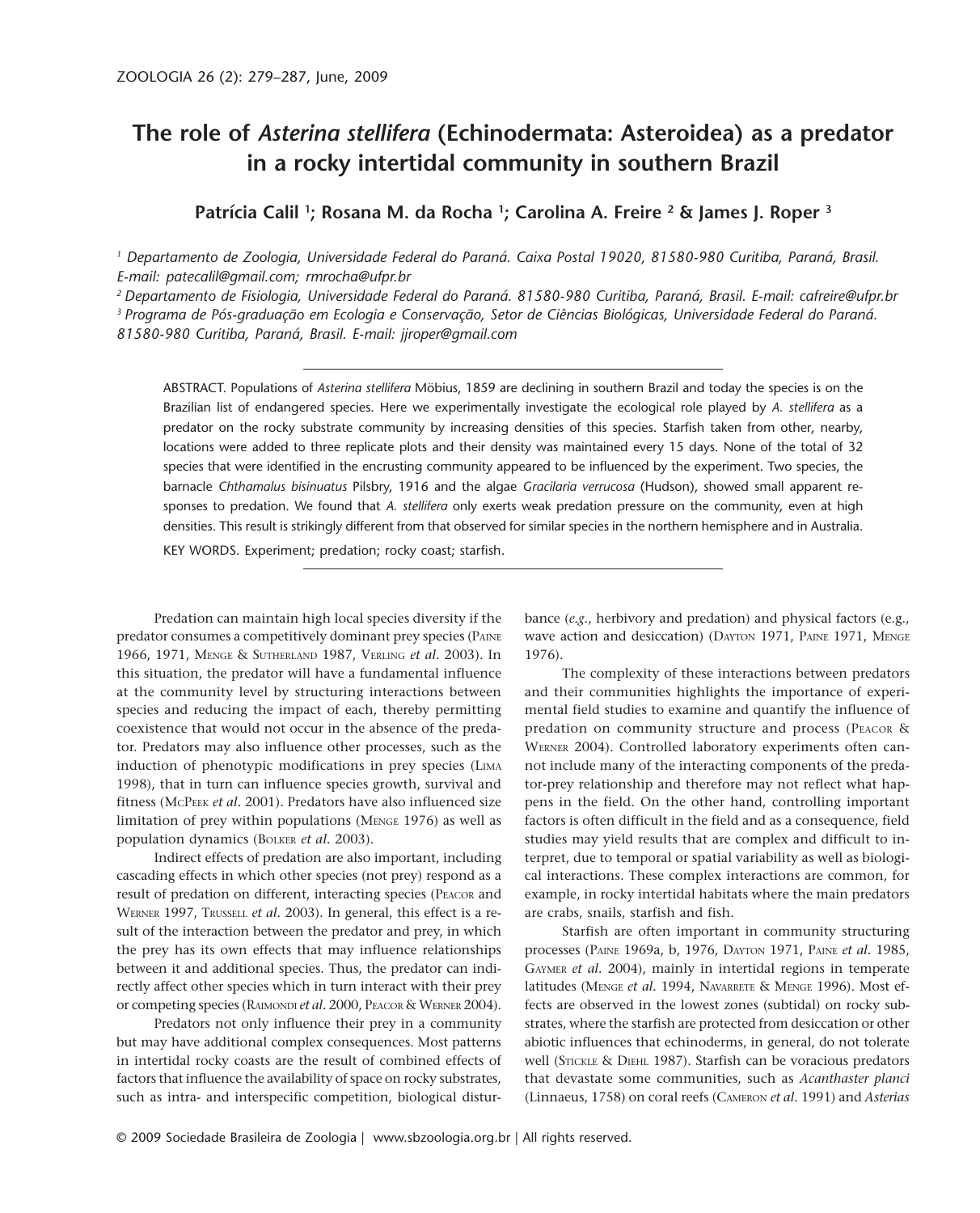sp. on mussels (GAYMER *et al.* 2002). Not all asteroids, however, are so voracious and some may maintain heterogeneity and biological diversity of their communities (VERLING *et al.* 2003).

Classical studies that showed the importance of predation by starfish in intertidal rocky shores were carried out in the northern hemisphere, with starfish in the genera *Asterias* and *Pisaster* and in Australia, with *Acanthaster*. Experimental removal of the predator *Pisaster ochraceus* (Brandt, 1835) resulted in the increased abundance and distribution of its prey *Mytilus californicus* Conrad, 1837 (PAINE 1969b). This resulted in reduced species richness and mussel dominance, which has also been seen elsewhere along the coast of North American due to strong interactions between *Pisaster* and *Mytilus* and suggesting that *Pisaster* is an example of a keystone predator (PAINE 1966, 1969a, 1974). In Australia, similar results occurred between the sea star *Stichaster australis* (Verrill, 1871) and the mussel *Perna canaliculus* Gmelin, 1791. Exclusion of the predator led to a 40% increase in the vertical distribution of its prey and decreased species richness from 20 to 14 species (PAINE 1971).

In Brazil, the ecological role played by asteroids has not yet been studied, although *Asterina stellifera* Möbius, 1859 is one of the few starfish species in the intertidal rocky coastal habitats of the Atlantic Ocean. Its is found from Cabo Frio, Brazil (23°S, 42°W) to Mar del Plata, Argentina (35°S, 56°W) in the western Atlantic and from Senegal (15°N, 15°W) to Namibia (28°S, 15°E) in the eastern Atlantic Ocean (CLARK & DOWNEY 1992). No starfish species of the low intertidal region is very abundant and *A. stellifera* is included in the Brazilian list of endangered species. Its biology is poorly known, with some information suggesting that it can change the permeability of its body wall to avoid desiccation at low tide (VIDOLIN *et al.* 2002) and that late winter is when gonadal development is greatest with reproduction occurring in the spring or early summer in southern Brazil (CARVALHO & VENTURA 2002).

*Asterina stellifera* is a carnivore and therefore may play an important role in community structure. Also, given its extra-oral feeding strategy, it may affect more species than just the prey while feeding on the rocks through cascading interactions as described above. Here we examine the potential role and consequence of *Asterina stellifera* predation in a subtropical rocky intertidal coastal area in Penha, in the southern Brazilian state of Santa Catarina.

# **MATERIAL AND METHODS**

# **Study area**

The study area is the rocky shore at Quilombo beach (26°46'S, 48°38'W), Penha, state of Santa Catarina. Rocks are predominantly granitic with many different shapes and sizes, with protected and exposed areas to wave action and direct sunshine. Rocks form rows more or less perpendicular to shore. The barnacle *Chthamalus bisinuatus* Pilsbry, 1916 and gastropods *Littorina flava* King & Broderip, 1832 and *Littorina ziczac* (Gmelin, 1791) are found on these rocks.

We selected rocks that were exposed during 0.3 m tides for this study and most had three distinct horizontal zones that were visible during low tide. The upper zone had the barnacles *C. bisinuatus*, *Megabalanus* sp. and *Tetraclita stalactifera* Lamarck, 1818 and the gastropods *L. flava* and *L. ziczac*. The intermediate zone had the same barnacles along with the bivalves *Brachidontes solisianus* d´Orbigny, 1846, *Crassostrea rhizophorae* (Guilding, 1828) and *Isognomon bicolor* (Adams, 1845), the gastropods *L. flava*, *L. ziczac*, *Stramonita haemastoma* (Linnaeus, 1758), *Tegula viridula* (Gmelin, 1791), *Leucozonia nassa* (Gmelin, 1791), *Collisella subrugosa* (d'Orbigny, 1846) and *Fissurella clenchi* Farfante, 1943, the polychaete *Phragmatopoma caudata* Mörch, 1863, and the algae *Ulva fasciata* Delile, 1813, *Porphyra spiralis* var. *spiralis* Oliveira & Coll, 1975, and *Centroceras clavulatum* (C. Agardh) Montagne, 1846. The lowest zone had the starfish *A. stellifera* and occasionally *Echinaster brasiliensis* Müller & Troschel, 1842, the sea urchins *Lytechinus variegatus* (Lamarck, 1816) and *Arbacia lixula* (Linnaeus, 1758), the sea cucumber *Holothuria grisea* Selenka, 1867, the anemones *Actinia bermudensis* (McMurrich, 1889), *Bunodosoma caissarum* Correa, 1964, *Anthopleura* sp. and the tunicates *Eudistoma carolinense* Van Name, 1945, *Botrylloides nigrum* Herdman, 1886, *Aplidium accarense* (Millar, 1953), *Polysyncraton amethysteum* (Van Name, 1902) and *Clavelina oblonga* Herdman, 1880, the hydrozoans *Pinauay ralphi* (Bale, 1884) and *Dynamena crisioides* Lamouroux, 1824, the bryozoan *Bugula neritina* (Linnaeus, 1758), the sponge *Hymeniacidon heliophila* Parker, 1910, and the algae *Gracilaria verrucosa* (Hudson) Papenfuss, 1950, *Corallina officinalis* Linnaeus, 1758, and *Padina gymnospora* (Kützing) Sonder, 1871.

#### **Inclusion of** *A. stellifera*

Pilot relocation experiments in July 2004 were carried out to test whether moved individuals of *A. stellifera* would remain on the rocks where they were placed. Three rocks were randomly chosen in which three vertical transects were delimited. Six starfish were placed into each of the transects and 20 were placed within a circumference of 1 m radius around the transects (38 individuals per rock). These starfish were followed daily for 15 days at diurnal and nocturnal low tides. The moved individuals (70%) tended to remain within a radius of 1.0-1.5 m from the transects, for one week and in two weeks, 50% were still within that distance. Based on these data, the experiment was possible and the experiment would be monitored and maintained at two week intervals, when starfish that had disappeared during that interval would be replaced.

Six (three experimental and three control) previously unused rocks were chosen to examine the effects of increased density of *Asterina* on the rocky community. Rocks were separated from each other by at least 1 m. Two vertical transects (60 x 10 cm) on each rock, separated by 50 cm, were marked in the lowest horizontal zone, close to the sandy bottom. Six permanent quadrats (100 cm<sup>2</sup>) were marked along the transects with epoxy resin (Durepoxi®) at the corners so that the same quadrats would be measured each time.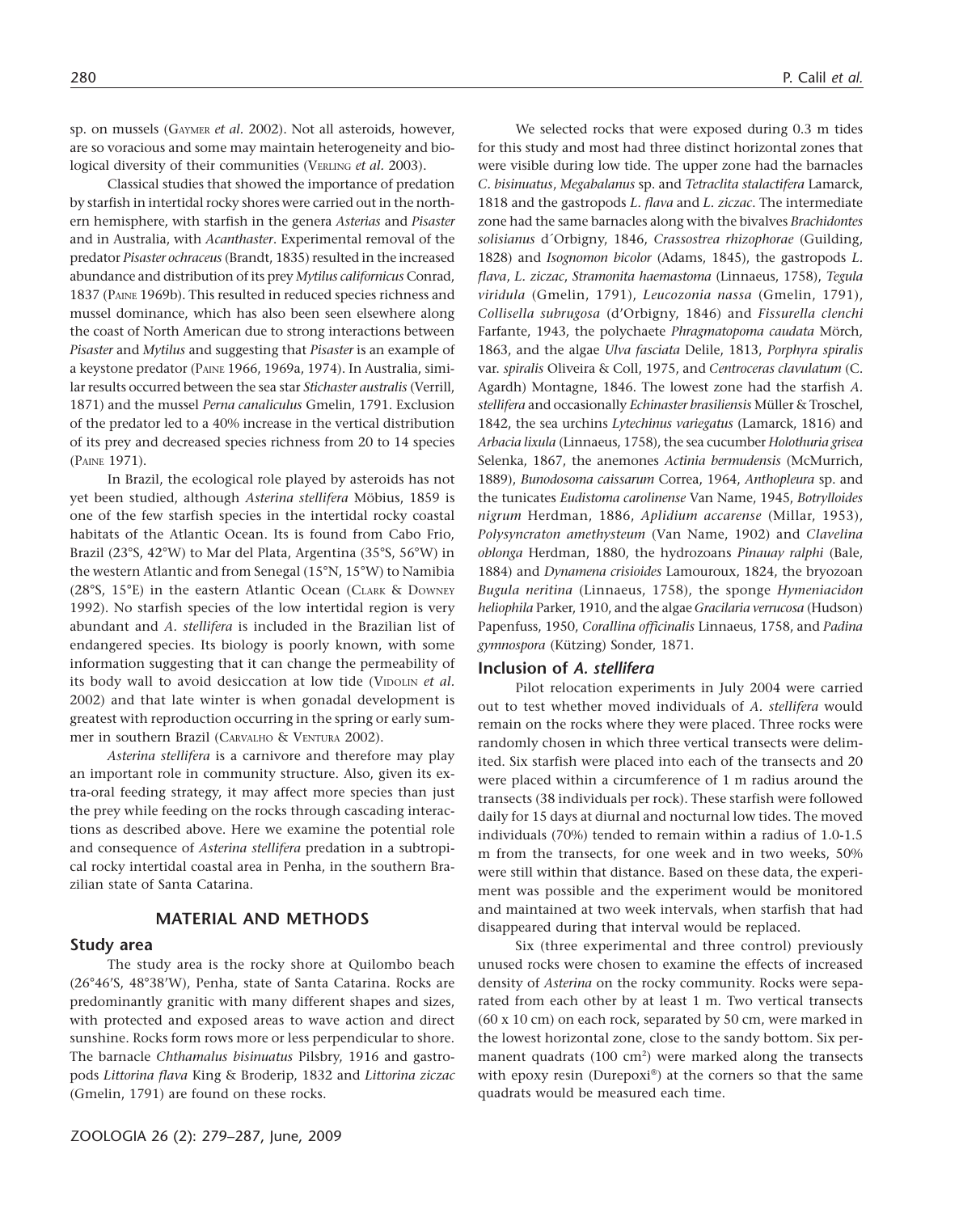Prior to placement of the starfish, in late July 2004, quadrats were examined to quantify the organisms already in place, immediately after which the starfish were place in the experimental plots. At one month intervals beginning in late August through late October, quadrats were examined and organisms quantified. Organisms were quantified using visual estimation following Foster et al. (1991), within 10cm<sup>2</sup> area that were subdivided into 25 squares.

## **Data analysis**

Starfish, when manipulated, often had everted stomachs as evidence of recent feeding. The preferred prey (if any) is unknown for *A. stellifera* and so all organisms in the encrusting community were measured to test for both direct and indirect effects of the predator. Since the organisms on all replicates were different, rather than a direct comparison between treatments and controls, we compared the change in cover in both treatments during each month, in which each rock acts as its own control. Given that rare occurrences of organisms are uninformative in this study, we included only species whose abundance permitted comparisons between more than one month. Percentage cover by species was compared between control and experimental treatments with Students *t*-test.

## **Physiological tolerance of** *A. stellifera*

Predatory action by *A. stellifera* during low tide depends on its tolerance of air exposure or its ability to survive in tidal pools. To examine this tolerance of temperature and salinity variation, individual were taken into the laboratory for physiological experiments. In the laboratory they were maintained in aquaria (390 L) with sea water under field conditions: 13:11 h light: dark photoperiod (in summer) and 12:12 h (in winter),  $28 \pm 1$ <sup>o</sup>C in summer, and  $18 \pm 1$ <sup>o</sup>C in winter, constant salinity 35 g/kg, pH 7.5-8.0).

Winter and summer salinity tolerance experiments (10, 35, 45 g kg<sup>-1</sup>,  $n = 10$  for each group) and desiccation tolerance experiments (air exposure), with or without sunshine ( $n = 10$ ) for each group) were carried out. Salinity values were based on values measured *in situ* in tidal pools on Penha beach, during daily analysis, and 35g kg<sup>-1</sup> is typical of sea water. Measurements during that analysis were gathered every hour in six tidal pools in winter with 1) rainfall and 2) sunshine and in summer with 3) rainfall and 4) sunshine, for a total of four days of measurements, in which salinity varied from  $5-39g$  kg<sup>-1</sup>. In the lab, water of salinity  $10g \text{ kg}^{-1}$  was obtained by dilution of sea water with fresh water. High salinity water was obtained using the first thaw of previously frozen natural sea water (salinity 55-85 g/kg) diluted with natural sea water to  $45g \text{ kg}^{-1}$ . Each starfish was maintained in separate 2.5L aquaria. When tested, each was placed for 3h in the experimental aquaria under constant temperature (summer 28ºC, winter 18ºC).Salinity was measured by Shibuya S-28 salinity refractometer. Coelomic fluid (200-500 µl) was taken from the ambulacral area with syringes and disposable insulin needles. Osmolality (vapor pressure osmometer Wescor, VAPRO 5520) and chloride concentration

were measured ( $n = 6$  for each group). Chloride concentration was measured after diluting coelomic fluid samples with deionized water (1:3), by colorimetric assay using a commercially available kit (Labtest®). Absorbency (Ultrospec 2100 PRO Amersham Pharmacia Biotech spectrophotometer) was read at 470 nm (chloride ions react with mercury thiocyanate in the presence of ferric nitrate, yielding orange ferric thiocyanate). Approximate values of chloride concentration for sea water of different salinities were obtained from standard sea water (salinity 34.33 g/kg) concentrations following PROSSER (1973). Osmolality of sea water at different salinities was estimated as follows: salinity  $35 = 1,050$  mOsm/kg H<sub>2</sub>O.

In the desiccation experiment starfish were exposed to the air for three hours. During daylight hours, they were placed in open air containers either under sunny or cloudy condition, in summer and winter. In the field, starfish would have had to sustain such conditions for a maximum of two hours.

After air exposure and salinity experiments, survival and "health" of the starfish were assessed by their ability to right themselves. After experimental exposure, starfish were placed upside down in sea water (35g kg<sup>-1</sup> salinity) and observed for 30 minutes. If they righted themselves within this time they were considered healthy. Those that remained upside down were then each placed in a separate aquarium for 48 h and checked every six hours. Dead starfish remained inverted and those that had righted themselves were also considered healthy. All live starfish were returned to their point of origin in the field.

#### **RESULTS**

## **The role of** *A. stellifera* **in the rocky coastal community**

Among the 32 species that were found and quantified in the community, only four species were found consistently throughout the experiment. *C. bisinuatus* and *B. solisianus* occupied the three or four higher quadrats on the vertical transect, while *G. verrucosa* occupied all six quadrats and *H. heliophila* the three or four lower ones (Fig. 1). Variation in spatial distribution between months was similar on control and experimental rocks and therefore the starfish had no apparent effect on any of these species.

Cover in both *C. bisinuatus* and *G. verrucosa* was 50% at the beginning of the experiment. While *G. verrucosa* remained more or less constant during the experiment, *C. bisinuatus* declined on the control treatment in the first month of the experiment. Fluctuation in cover of *C. bisinuatus* was similar in both treatments but somewhat less extreme in the inclusion treatments (Fig. 2). Cover in both *B. solisianus* and *H. heliophila* was low and similarly variable in both treatments except for in August, when cover increased in the inclusion treatment but decreased in the control (Fig. 2).

Change in cover from one month to the next was very low in the inclusion treatment, with little variation among replicates for all species except for *G. verrucosa* (Fig. 3). Although change in cover tended to be greater for *C. bisinuatus* and *G.*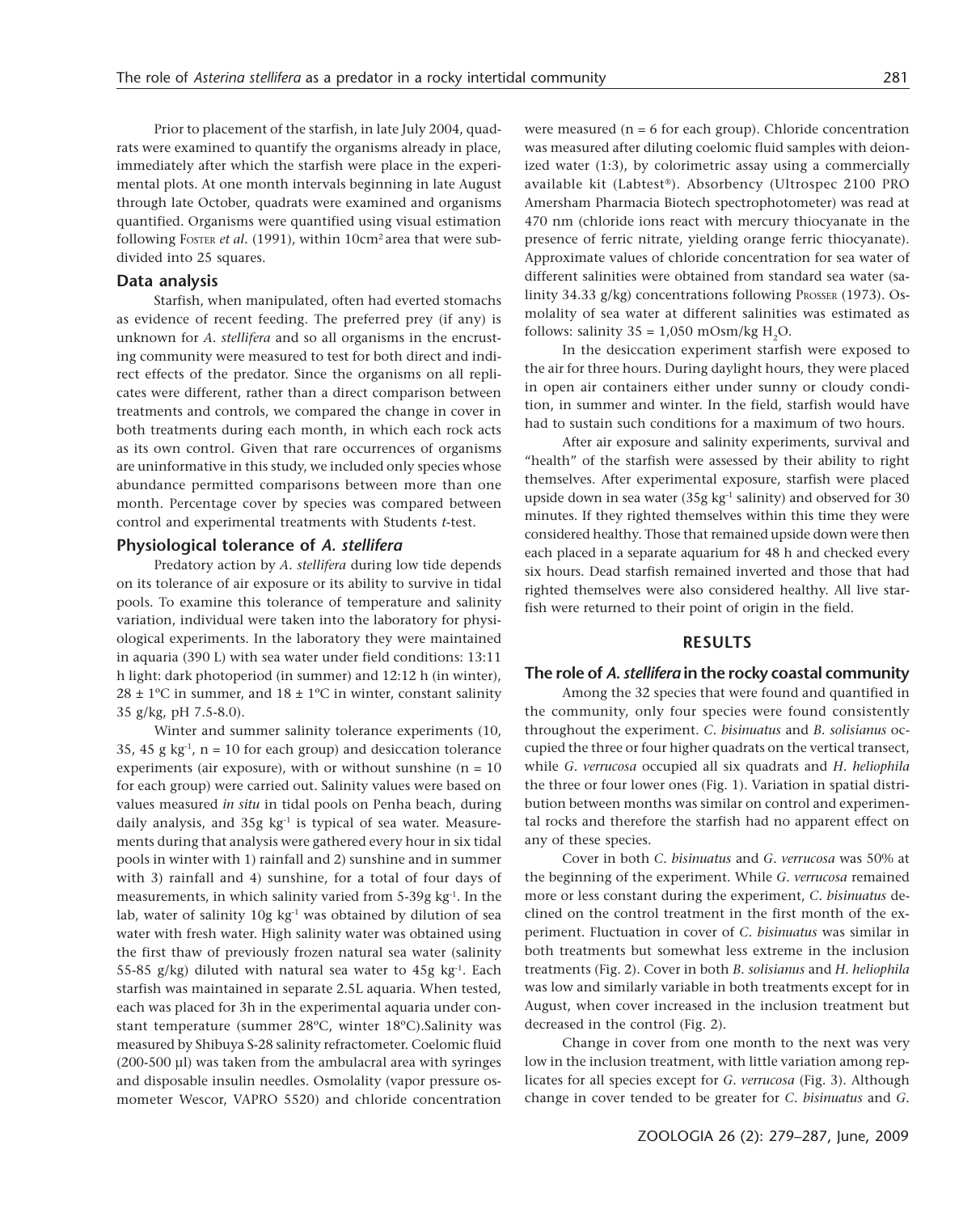| B.s.           |  |                 |  |  | Jul Aug Sep Oct   C.b. |  |  |  |                 | Jul Aug Sep Oct   G.v. |  |  |  |                 | Jul Aug Sep Oct   H.h. |  |                 | Jul Aug Sep Oct | B.R.                      | Jul Aug Sep Oct |        |
|----------------|--|-----------------|--|--|------------------------|--|--|--|-----------------|------------------------|--|--|--|-----------------|------------------------|--|-----------------|-----------------|---------------------------|-----------------|--------|
| 1              |  |                 |  |  |                        |  |  |  |                 | 4                      |  |  |  |                 | 1                      |  |                 |                 | 1                         |                 |        |
| $\overline{2}$ |  |                 |  |  | 2                      |  |  |  |                 | $\overline{2}$         |  |  |  |                 | 2                      |  |                 |                 | 2                         |                 |        |
| 3              |  |                 |  |  | 3                      |  |  |  |                 | 3                      |  |  |  |                 | 3                      |  |                 |                 | 3                         |                 |        |
| 4              |  |                 |  |  | 4                      |  |  |  |                 | 4                      |  |  |  |                 | 4                      |  |                 |                 | 4                         |                 |        |
| 5              |  |                 |  |  | 5                      |  |  |  |                 | 5                      |  |  |  |                 | 5                      |  |                 |                 | 5                         |                 |        |
| 6              |  |                 |  |  | 6                      |  |  |  |                 | 6                      |  |  |  |                 | 6                      |  |                 |                 | 6                         |                 |        |
| Control rocks  |  |                 |  |  |                        |  |  |  |                 |                        |  |  |  |                 |                        |  |                 |                 |                           |                 |        |
|                |  |                 |  |  |                        |  |  |  |                 |                        |  |  |  |                 | Present                |  |                 |                 | $\Box$ Less than 5% cover | $\perp$         | Absent |
| B.s.           |  | Jul Aug Sep Oct |  |  | C.b.                   |  |  |  | Jul Aug Sep Oct | G.v.                   |  |  |  | Jul Aug Sep Oct | H.h.                   |  | Jul Aug Sep Oct |                 | B.R.                      | Jul Aug Sep Oct |        |
| 1              |  |                 |  |  |                        |  |  |  |                 | 1                      |  |  |  |                 |                        |  |                 |                 | 1                         |                 |        |
| $\overline{2}$ |  |                 |  |  | $\overline{2}$         |  |  |  |                 | $\overline{2}$         |  |  |  |                 | 2                      |  |                 |                 | 2                         |                 |        |
| 3              |  |                 |  |  | 3                      |  |  |  |                 | 3                      |  |  |  |                 | 3                      |  |                 |                 | 3                         |                 |        |
| 4              |  |                 |  |  | 4                      |  |  |  |                 | 4                      |  |  |  |                 | 4                      |  |                 |                 | 4                         |                 |        |
| 5              |  |                 |  |  | 5                      |  |  |  |                 | 5                      |  |  |  |                 | 5                      |  |                 |                 | 5                         |                 |        |

Experimental rocks with inclusion of *A. stellifera*

Figure 1. Occurrence of four sessile species on permanent quadrats (100 cm²) along a vertical gradient (1 = higher and 6 = lower, close to sand). (*B.s.*) *Brachidontes solisianus*, (*C.b.*) *Chthamalus bisinuatus*, (*G.v.*) *Gracilaria verrucosa*, (*H.h.*) *Hymeniacidon heliophila*, (B.R.) bare rock.



Figure 2. Percent cover (mean ± 95% confidence intervals) of four selected sessile species on permanent quadrats (100 cm²) during an inclusion experiment of *A. stellifera* in Penha, Santa Catarina.

ZOOLOGIA 26 (2): 279–287, June, 2009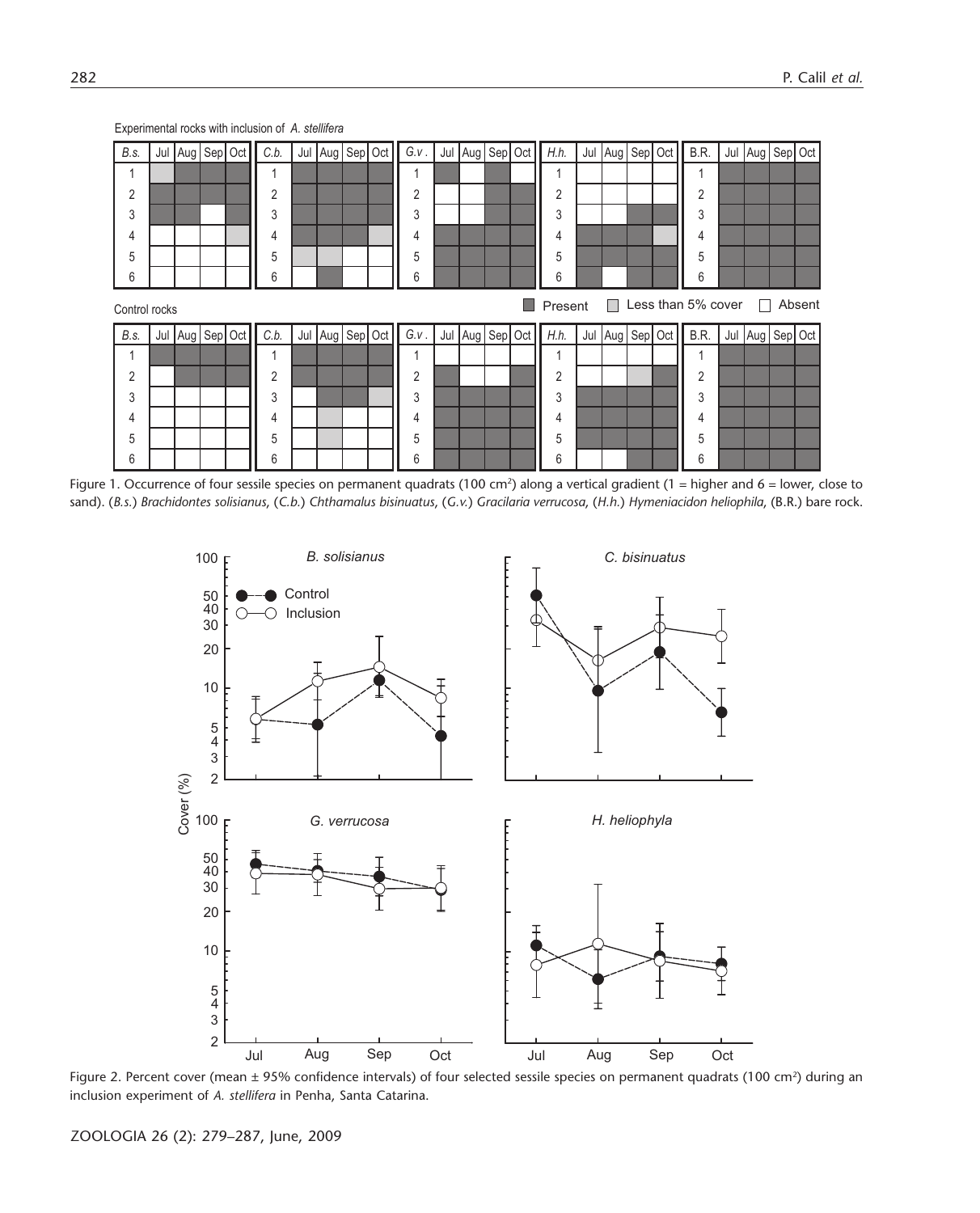

Figure 3. Change in abundance (mean ± 95% confidence intervals) of four selected sessile species on permanent quadrats (100 cm<sup>2</sup>)

*verrucosa* in the control treatments, its variability did not result in statistically significant differences. Cover in both *B. solisianus* and *H. heliophyla* was relatively constant in both treatments over time (Fig. 3).

# **Tolerance of** *A. stellifera* **to variation in salinity and desiccation**

All starfish survived all water salinity treatments in the summer and the highest salinity in the winter. In the winter, however, only 57% of the starfish survived the reduced salinity (10 g  $kg<sup>-1</sup>$ ) and only 36% righted themselves within 30 minutes.

In the desiccation experiment, none of the starfish survived to air exposure under sunshine, during summer (air temperature: 31°C). However, all specimens survived exposure to the air in sunny winter days (air temperature: 27°C) as well as in cloudy days either in summer (air temperature: 29°C) or in winter (air temperature: 23°C).

Osmolality and chloride concentrations of the coelomic fluid was similar (although slightly lower) to that of sea water, both in summer and in winter. However, at 45 g  $kg<sup>-1</sup>$ , coelomic fluid osmolality was not different from that of the water in summer and slightly below in winter. Chloride concentration, on the other hand, was lower, in both seasons. In diluted sea water (salinity 10 g kg-1), the coelomic fluid of *A. stellifera* was

maintained hyper-osmotic and hyper-ionic to chloride with respect to ambient sea water, in both seasons (Figs 4 and 5).

# **DISCUSSION**

The rocky intertidal community comprised 32 species (26 of which were sessile), and none showed a trend due to the increase in the number of predatory starfish, *A. stellifera* (Figs 2 and 3). Some species (e.g., *C. bisinuatus* and *B. solisianus*) seemed to vary due to their own dynamics in different ways on different rocks with the result that control treatments were apparently more variable than inclusion treatments (Fig. 3). Thus, the potential regulatory role of this predator was not demonstrated. This result is surprising, considering that we increased the density of predatory starfish by 8-10 times (initial study found an average of four per rock), to attempt to demonstrate how predation might influence the rocky intertidal community. Had we also included an exclusion treatment no trend would have been observed due to naturally low densities.

The population decline of *A. stellifera* in southern Brazil has been substantial in the last decade (R.M. ROCHA, pers. obs.), yet experimental densities in this experiment were above natural densities when the species was more common. Thus, the surprising lack of predatory influence on the rocky commu-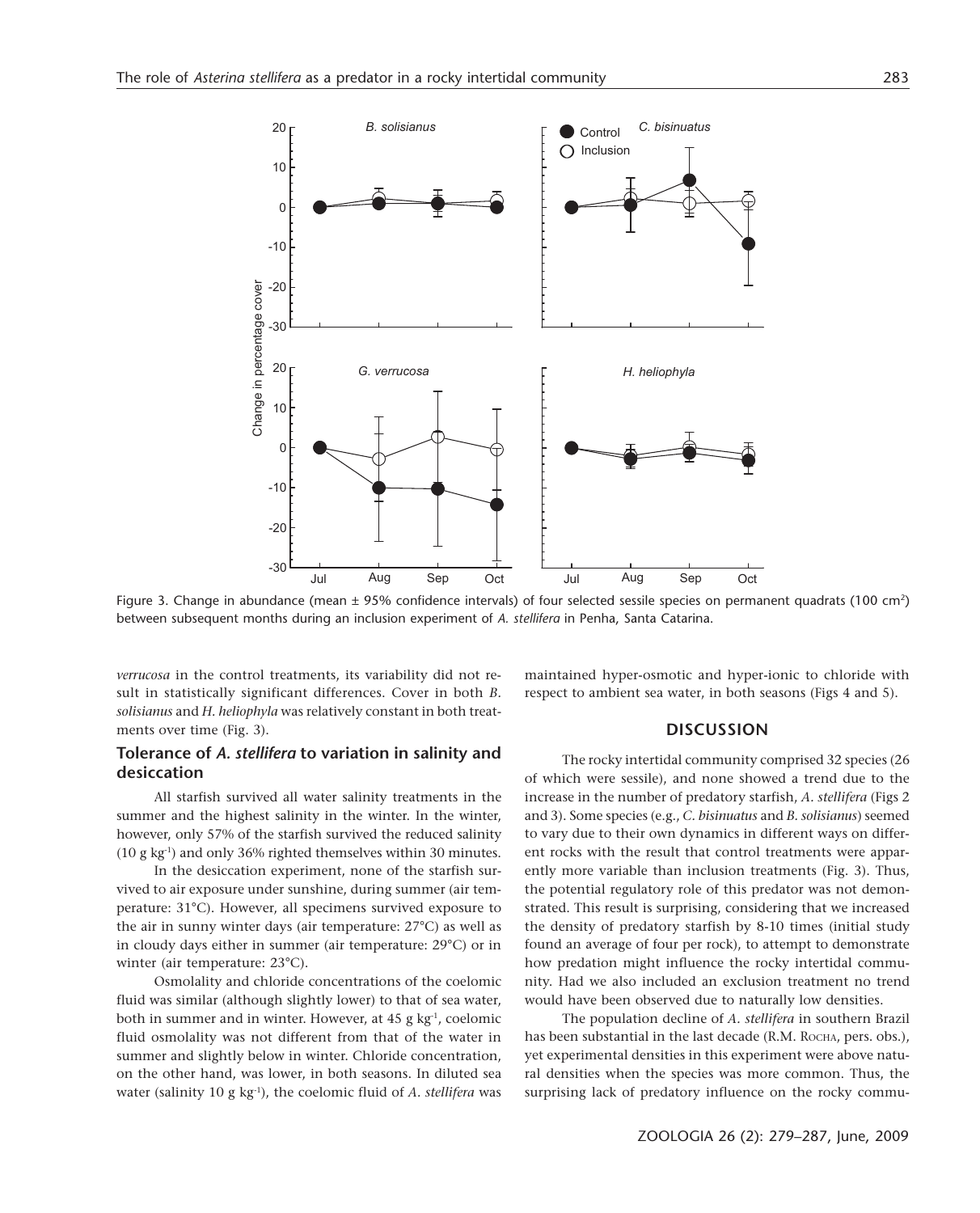

Figures 4-5. (4) Osmolality (mOsm/kgH<sub>2</sub>O, mean ± 95% confidence intervals) of the coelomic fluid of *Asterina stellifera* when exposed to the salinities of 10, 35, and 45, in summer and winter ( $n = 10$  for each group). The single value for water in each group was calculated considering salinity 1 = 30 mOsm/kg H<sub>2</sub>O (P<sub>ROSSER</sub> 1973); (5) chloride concentration (mM, mean ± 95% CI) of the coelomic fluid of *Asterina stellifera* when exposed to the salinities of 10, 35, and 45, in summer and winter (n = 10 for each group). The single value for water in each group was calculated from reference values published for standard sea water (PROSSER 1973).

nity may be due to predator limitation due to its narrow tolerance range to desiccation and low salinity levels that may often occur. Also, apparently the potential prey has much greater tolerance as demonstrated by its continued abundance throughout the experiment. Interestingly, in the field, *A. stellifera* was seen exposed to the air (VIDOLIN *et al.* 2002), but perhaps for shorter time intervals or under less temperature stress than those in this experiment.

Also, the starfish is sensitive to reduced salinity  $(10g kg<sup>-1</sup>)$ , especially during winter. Echinoderms are typically osmoconformers and stenohaline, and very permeable to water and ions (review in STICKLE & DIEHL 1987) and so it is expected that they not be active predators when exposed during low tide. Indeed, no starfish was ever seen consuming prey while exposed during low tide. However, physiological limitation does not completely explain the apparent lack of predatory influence on the community, since predation could certainly increase during high tides.

The osmolality of the coelomic fluid of *A. stellifera* in the higher salinities followed an osmoconformer pattern, as typically described for echinoderms (STICKLE & DIEHL 1987), though with the maintenance of small osmotic and ionic gradients, but especially of a clear ionic (chloride) gradient, in the concentrated sea water (45g kg-1). Coelomic fluid chloride below sea water concentrations has been reported for echinoids (VIDOLIN *et al.* 2007). The starfish also displayed a certain capacity to avoid extreme dilution of its extracellular medium when exposed for 3h to very dilute sea water  $(10 \text{ g/kg})$ . Avoidance of change in coelomic fluid osmolality was found in this starfish after air exposure for 1h in the field (VIDOLIN et al. 2002).

These results thus indicate a certain physiological capacity to withstand the environmental challenges of tidal pools and even emersion during low tide.

The impact a predator has in a community may be related to its predatory capacity, prey abundance and vulnerability, prey selection and, in rocky coasts, availability of refuges (BARBEAU & SCHEIBLING 1994, GAYMER et al. 2001a, WELLENREUTHER & CONNELL 2002, WONG & BARBEAU 2005). Starfish are passive predators, that is, they take prey as they are encountered while foraging, rather than hunting and chasing specific prey. This behavior suggests that it is prey vulnerability rather than predatory capacity of the predator (WONG & BARBEAU 2005) that structures a community. This is particularly relevant for starfish that evert their stomach when attacking prey, is the case for *A. stellifera*. In the laboratory, *A. stellifera* mostly preyed on barnacles, mussels, and anemones. After stomach eversion, starfish remained almost motionless for 1 – 3 days. This behavior may be responsible for its weak predatory action observed in the field and may indicate a low metabolic rate. In the field the only movement during low tide was vertical (downward). In Peru, *Heliaster helianthus* (Lamarck, 1816) displays similar behavior in rocky coastal habitat and foraging is reduced after days of intense predation. This starfish is also considered a passive predator, not displaying any horizontal displacement while searching for its preys on the rocky coast (TOKESHI & ROMERO 1995).

*Asterina stellifera*, a weak predator in this study, in contrast with other starfish that are important predators in North America and in Australia at similar subtropical latitudes (PAINE 1974, CAMERON *et al.* 1991, NAVARRETE & MENGE 1996, GAYMER *et al.* 2002, 2004) and may be keystone predators (MENGE *et al.*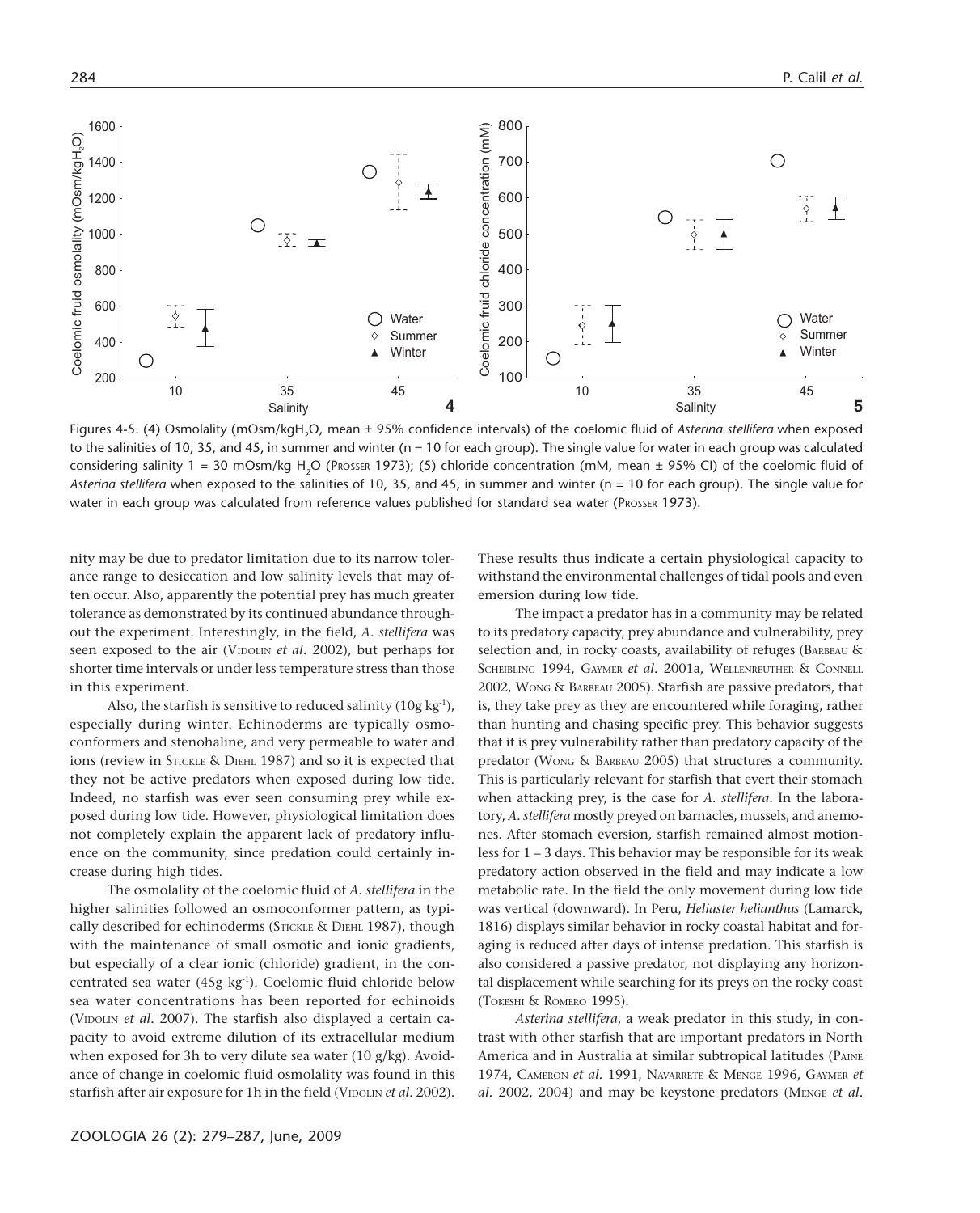1994). Starfish are often the most abundant benthic predators of the subtidal and intertidal areas (CAMERON *et al.* 1991, HIMMELMAN & DUTIL 1991, GAYMER *et al.* 2001a, 2002) where they prey intensively on most macro-invertebrates of both consolidated and unconsolidated substrates (HIMMELMAN & DUTIL 1991). They are very abundant and they aggregate on coastal rocks and reefs, thus maximizing the effects of predation **(**PAINE 1971, 1974, CAMERON *et al.* 1991, GAYMER *et al.* 2002, 2004).

*Asterina stellifera* had no apparent effect on the rocky coastal community of Penha, nor did it appear to influence any one prey more than any other. The starfish may have had a small effect on the barnacle *C. bisinuatus* and the alga *G. verrucosa*, yet due to the variability this possible trend will require further study (Fig. 3). Barnacles are prey for starfish, but any effect on *G. verrucosa* might be due to the indirect effects, such as on recruitment (LEONARD 1994). Different types of predators, either strong or weak, with high or low rates of predation, can impose important indirect effects, and they may occur independently of any lethal or decimating effects that the predator may cause (PEACOR & WERNER 1997). Constant presence of the predator may alter the behavior of the prey in response to predation risk (LIMA 1998). Thus, we cannot yet rule out, even without high predation rates, that long-term presence of the predator may influence population dynamics of the prey species by modifying their feeding or reproductive behavior.

In addition to the possible weak predation by *A. stellifera*, the possible subtle effect on the barnacle *C. bisinuatus* and not on the mussel *B. solisianus* would be surprising. Bivalves are frequently reported as preferential starfish prey (PAINE 1969a, b, 1971, MCCLINTOCK & LAWRENCE 1985, NAVARRETE & MENGE 1996, GAYMER *et al.* 2001b). The single study that shows close interaction between asteroids and barnacles was in the Wadden Sea in the Netherlands. Exclusion of the starfish *Asterias rubens* Linnaeus, 1758 from the subtidal region increased recruitment of *Balanus crenatus* Brugière, 1789, while exclusion from the intertidal area did not influence either recruitment or population density of the barnacle *Semibalanus balanoides* (Linnaeus, 1767) (BUSCHBAUM 2002).

In Penha, other predators may also be important for structuring the encrusting community. Herbivores, such as *C. subrugosa*, *F. clenchi*, *T. viridula*, *L. ziczac*, *L. flava*, *L. variegatus*, *A. lixula*, and *Aplysia* sp. were found on both the control and inclusion treatments (and so did not interfere with the experiment). These predators may have maintained the community at lower levels thereby reducing the potential impact of the starfish. In the Wadden Sea foraging by herbivorous gastropods was considered important for the population size of intertidal barnacles (BUSCHBAUM 2002). The role of the so-called "weak predators" may have been mistakenly minimized, especially in stressful environments, such as the intertidal ecosystem. In Oregon, the gastropods *Nucella emarginata* (Deshayes, 1839) and *N. canaliculata* (Duclos, 1832) are weak predators that have a small effect on the mussel bank of *Mytilus trossulus* Gould, 1850, which is usually regulated by the important key predator *P. ochraceus*. When the starfish was excluded, both species of *Nucella* became voracious predators and replaced the starfish in its role in structuring the community (NAVARRETE & MENGE 1996).

Here we found the surprising result that increasing the density of an important community-structuring predator in other regions did not influence community structure in southern Brazil. We suggest that the starfish *Asterina stellifera* may still play a role as a weak predator in this subtropical intertidal community. However, perhaps long-term studies are required to elucidate that role. While density was artificially high, its importance could have been moderated by the other predators in the system. Its currently low and declining density, hence it being considered endangered, also suggests that it has little impact as a potential factor in community structure. Further studies to examine the role of predation in community structure should examine the entire ensemble of predators.

# **ACKNOWLEDGMENTS**

We would like to thank *Ana T. Guimarães, Denilton Vidolin and all Patrícia Calil students* for helping in the field. We thank DAAD for the donation of lab equipment to C.A. Freire. Rosana M. da Rocha has a research grant from CNPq. This is contribution number 1763 of the Departamento de Zoologia, Universidade Federal do Paraná.

## **LITERATURE CITED**

- BARBEAU, M.A. & R.E. SCHEIBLING. 1994. Behavioural mechanisms of prey size selection by sea stars (*Asterias vulgaris* Verrill) and crabs (*Cancer irroratus* Say) preying on juvenile sea scallops (*Placopecten magellanicus* Gmelin). **Journal of Experimental Marine Biology and Ecology 180**: 103-136.
- BOLKER, B.; M. HOLYOAK; V. KRIVAN; L. ROWE & O. SCHMITZ. 2003. Connecting theoretical and empirical studies of trait-mediated interactions. **Ecology 84**: 1101-1114.
- BUSCHBAUM, C. 2002. Predation on barnacles of intertidal and subtidal mussel beds in the Wadden Sea. **Helgoland Marine Research 56**: 37-43.
- CAMERON, A.M.; R. ENDEAN & L.M. DE VANTIER. 1991. Predation on massive corals: are devastating population outbreaks of *Acanthaster planci* novel events? **Marine Ecology Progress Series 75**: 251-258.
- CARVALHO, A. & C.R.R. VENTURA. 2002. The reproductive cycle of *Asterina stellifera* (Möbius) (Echinodermata: Asteroidea) in the Cabo Frio region, southeastern Brazil. **Marine Biology 141**: 947-954.
- CLARK, A.M. & M.E. DOWNEY. 1992. **Starfishes of the Atlantic.** London, Chapman & Hall, 794p.
- DAYTON, P.K. 1971. Competition, disturbance and community organization: the provision and subsequent utilization of space in a rocky intertidal community. **Ecological Monographs 41**: 351-389.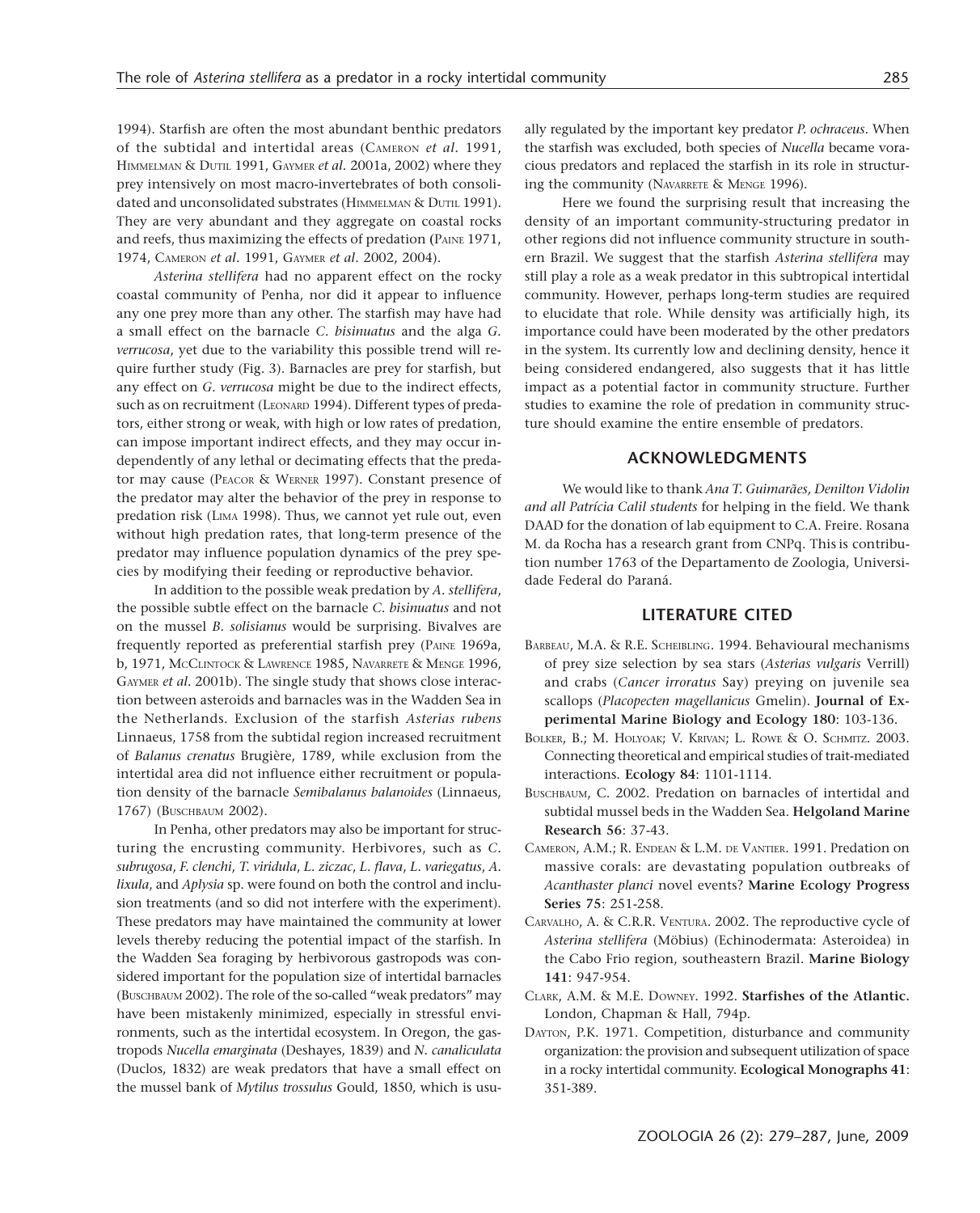- FOSTER, M.S.; C. HARROLD & D.D. HARDIN. 1991. Point vs. photo quadrat estimates of the cover of sessile marine organisms. **Journal of Experimental Marine Biology and Ecology 146**: 193-203.
- GAYMER, C.F.; J.H. HIMMELMAN & L.E. JOHNSON. 2001a. Distribution and feeding ecology of the seastars *Leptasterias polaris* and *Asterias vulgaris* in the northern Gulf of St. Lawrence, Canada. **Journal of the Marine Biological Association of the United Kingdom 81**: 827-843.
- GAYMER, C.F.; J.H. HIMMELMAN & L.E. JOHNSON. 2001b. Use of prey resources by the seastars *Leptasterias polaris* and *Asterias vulgaris*: a comparison between field observations and laboratory experiments. **Journal of Experimental Marine Biology and Ecology 262**: 13-30.
- GAYMER, C.F.; J.H. HIMMELMAN & L.E. JOHNSON. 2002. Effect of intraand interspecific interactions on the feeding behavior of two subtidal seastars. **Marine Ecology Progress Series 232**: 149-162.
- GAYMER, C.F.; C. DUTILB & J.H. HIMMELMAN. 2004. Prey selection and predatory impact of four major sea stars on a soft bottom subtidal community. **Journal of Experimental Marine Biology and Ecology 313**: 353-374.
- HIMMELMAN, J.H. & C. DUTIL. 1991. Distribution, population sizestructure and feeding of subtidal seastars in the northern Gulf of St. Lawrence. **Marine Ecology Progress Series 76**: 61-72.
- LEONARD, G.H. 1994. Effect of the bat star *Asterina miniata* (Brandt) on recruitment of the giant kelp *Macrocystis pyrifera* C. Agardh. **Journal of Experimental Marine Biology and Ecology 179**: 81-98.
- LIMA, S.L. 1998. Nonlethal effects in the ecology of predator– prey interactions – What are the ecological effects of antipredator decision-making? **Bioscience 48**: 25-34.
- MCCLINTOCK, J.B. & J.M. LAWRENCE. 1985. Characteristics of foraging in the soft-bottom benthic starfish *Luidia clathrata* (Echinodermata: Asteroidea): prey selectivity, switching behavior, functional responses and movement patterns. **Oecologia 66**: 291-298.
- MCPEEK, M.A.; M. GRACE & J.M.L. Richardson. 2001. Physiological and behavioral responses to predators shape the growth/ predation risk trade-off in damselflies. **Ecology 82**: 1535-1545.
- MENGE, B.A. 1976. Organization of the New England rocky intertidal community: role of predation, competition, and environmental heterogeneity. **Ecological Monographs 46**: 355-393.
- MENGE, B.A. & J.P. SUTHERLAND. 1987. Community regulation: variation in disturbance, competition, and predation in relation to environmental stress and recruitment. **American Naturalist 130**: 730-757.
- MENGE, B.A.; E.L. BERLOW; C.A. BLANCHETTE; S.A. NAVARRETE & S.B. YAMADA. 1994. The keystone species concept: variation in interaction strength in a rocky intertidal habitat. **Ecological Monographs 64**: 249-286.
- NAVARRETE, S.A. & B.A. MENGE. 1996. Keystone predation and interaction strength: interactive effects of predators on their main prey. **Ecological Monographs 66**: 409-429.
- PAINE, R.T. 1966. Food web complexity and species diversity. **American Naturalist 100**: 65-75.
- PAINE, R.T. 1969a. The *Pisaster*-*Tegula* interaction: prey patches, predator food preference, and intertidal community structure. **Ecology 50**: 950-961.
- PAINE, R.T. 1969b. A note on trophic complexity and community stability. **American Naturalist 103**: 91-93.
- PAINE, R.T. 1971. A short-term experimental investigation of resource partitioning in a New Zeland rocky intertidal habitat. **Ecology 52**: 1096-1106.
- PAINE, R.T. 1974. Intertidal community structure: experimental studies on the relationship between a dominant competitor and its principal predator. **Oecologia 15**: 93-120.
- PAINE, R.T. 1976. Size limited predation: an observational and experimental approach with the *Mytilus-Pisaster* interaction. **Ecology 57**: 858-873.
- PAINE, R.T.; J.C. CASTILLA & J. CANCINO. 1985. Perturbation and recovery patterns of starfish dominated intertidal assemblages in Chile, New Zealand and Washington State. **American Naturalist 125**: 679-691.
- PEACOR, S.P. & E.E. WERNER. 1997. Trait-mediated indirect interactions in a simple aquatic food web. **Ecology 78**: 1146-1156.
- PEACOR, S.P. & E.E. WERNER. 2004. Context dependence of nonlethal effects of a predator on prey growth. **Israel Journal of Zoology 50**: 139-167.
- PROSSER, C.L. 1973. **Comparative Animal Physiology.** Philadelphia, Saunders, 3rd ed., 966p.
- RAIMONDI, P.T.; S.E. FORD; L.F. DELPH & C.M. LIVELY. 2000. Processes structuring communities: evidence for trait-mediated indirect effects through induced polymorphisms. **Oikos 91**: 353-361.
- STICKLE, W.B. & W.J. DIEHL. 1987. Effects of salinity on echinoderms, p. 235-285. *In*: JANGOUX M. & J.M. LAWRENCE (Eds). **Echinoderm Studies II.** Rotterdam, A.A. Balkema, 285p.
- TOKESHI, M. & L. ROMERO. 1995. Quantitative analysis of foraging behaviour in a field population of the South American sunstar *Heliaster helianthus*. **Marine Biology 122**: 297-303.
- TRUSSELL, G.C.; P.J. EWANCHUCK & M.D. BERTNESS. 2003. Traitmediated effects in rocky intertidal food chains: predator risk cues alter prey feeding rates. **Ecology 84**: 629-640.
- VERLING, E.; A.C. CROOK; D.K.A. BARNES & S.S.C. HARRISON. 2003. Structural dynamics of a sea star (*Marthasterias glacialis*) population. **Journal of the Marine Biological Association of the United Kingdom 83**: 583-592.
- VIDOLIN, D.; I.A. SANTOS-GOUVEA & C.A. FREIRE. 2002. Osmotic stability of the coelomic fluids of a sea-cucumber (*Holothuria grisea*) and starfish (*Asterina stellifera*) (Echinodermata) exposed to the air during low tide. **Acta Biológica Paranaense 31**: 113-121.
- VIDOLIN, D.; I.A. SANTOS-GOUVEA & C.A. FREIRE. 2007. Differences